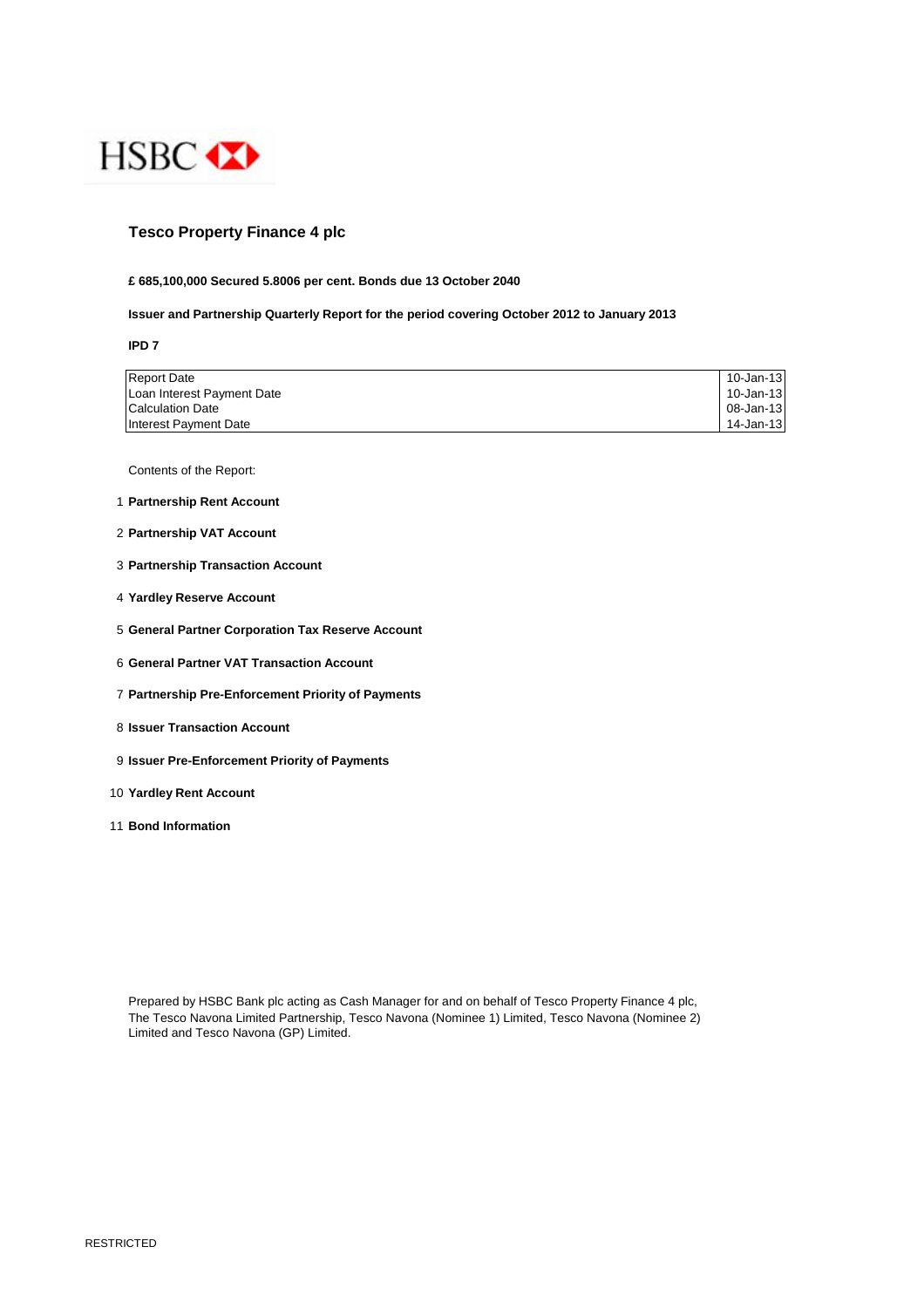# **1. Partnership Rent Account 70728746**

|               | Opening Balance                    | 0.00 <sub>cr</sub>  |
|---------------|------------------------------------|---------------------|
| <b>DATE</b>   | <b>ENTRY DETAILS</b>               | CR/DR<br>AMOUNT (£) |
| 09-Feb-11     | Initial Deposit on Closing Date    | 5,000.00 Cr         |
| 20-Dec-12     | Rent                               | 7,995,184.14 Cr     |
| $10 - Jan-13$ | To Partnership Transaction Account | 7,995,184.14 Dr     |
|               | <b>Closing Balance</b>             | 5,000.00 Cr         |

# **2. Partnership VAT Account 70728703**

|             | Opening Balance        | 2,140,759.84 Cr     |
|-------------|------------------------|---------------------|
| <b>DATE</b> | <b>ENTRY DETAILS</b>   | CR/DR<br>AMOUNT (£) |
|             |                        |                     |
| 29-Oct-12   | <b>HMRC Payment</b>    | 1,672,622.27 Dr     |
| 06-Nov-12   | Savills Payment        | 1.715.00 Cr         |
| 06-Dec-12   | Savills Payment        | 1.012.00 Cr         |
| 18-Dec-12   | Savills Payment        | 1,936.85 Cr         |
| 20-Dec-12   | <b>Tesco Stores</b>    | 1,716,801.84 Cr     |
| 21-Dec-12   | Savills Payment        | 885.55 Cr           |
| 31-Dec-12   | Savills Payment        | 13,478.95 Cr        |
| 02-Jan-13   | Savills Payment        | 8,418.87 Cr         |
|             | <b>Closing Balance</b> | 2,212,386.63 Cr     |

#### **3. Partnership Transaction Account 70728711**

|               | Opening Balance                            | 184.789.43 Cr       |  |
|---------------|--------------------------------------------|---------------------|--|
| <b>DATE</b>   | <b>ENTRY DETAILS</b>                       | AMOUNT (£)<br>CR/DR |  |
|               |                                            |                     |  |
| 29-Oct-12     | <b>HMRC</b>                                | 970.00 Dr           |  |
| 21-Nov-12     | Ongoing Fee Correction (October)           | 23,010.52 Dr        |  |
| 21-Nov-12     | Ongoing Fee Correction (October)           | 54,210.52 Cr        |  |
| 21-Nov-12     | PWC Invoice Correction (October)           | 31,200.00 Dr        |  |
| 07-Jan-13     | Credit Interest                            | 867.37 Cr           |  |
| $10 - Jan-13$ | Property Pool Manager Fee (April Reserved) | $0.00C$ r           |  |
| $10 - Jan-13$ | <b>Transfer from Rent</b>                  | 7,995,184.14 Cr     |  |
| 10-Jan-13     | <b>Trustee Fee</b>                         | 1,500.00 Dr         |  |
| 10-Jan-13     | Ongoing Fee                                | 14.141.68 Dr        |  |
| $10 - Jan-13$ | Expenses                                   | 40,602.67 Dr        |  |
| 10-Jan-13     | Partnership Swap payment                   | 1,596,350.00 Cr     |  |
| 10-Jan-13     | Partnership Debt                           | 10,016,563.31 Dr    |  |
| 10-Jan-13     | Property Pool Manager Fee                  | 53,808.22 Dr        |  |
| 10-Jan-13     | <b>Yardley Rent Account</b>                | 588,825.00 Cr       |  |
| 10-Jan-13     | To Navona Distribution                     | 0.00 <sub>Dr</sub>  |  |
|               |                                            |                     |  |
|               | <b>Closing Balance</b>                     | 238,430.07 Cr       |  |

#### **4. Yardley Reserve Account 70729192**

|             | Opening Balance                    | 0.00Cr                     |
|-------------|------------------------------------|----------------------------|
| <b>DATE</b> | <b>ENTRY DETAILS</b>               | CR/DR<br>AMOUNT (£)        |
|             | 09-Feb-11 From Closing<br>Interest | 260,600.00 Cr<br>151.02 Cr |
|             | <b>Closing Balance</b>             | 260,751.02 Cr              |

# **5. General Partner Corporation Tax Reserve Account 70728770**

| Opening Balance                    | 0.00 <sub>cr</sub>         |  |
|------------------------------------|----------------------------|--|
| DATE<br><b>ENTRY DETAILS</b>       | CR/DR<br>AMOUNT (£)        |  |
| 09-Feb-11 From Closing<br>Interest | 308,295.00 Cr<br>167.91 Cr |  |
| <b>Closing Balance</b>             | 308,462.91 Cr              |  |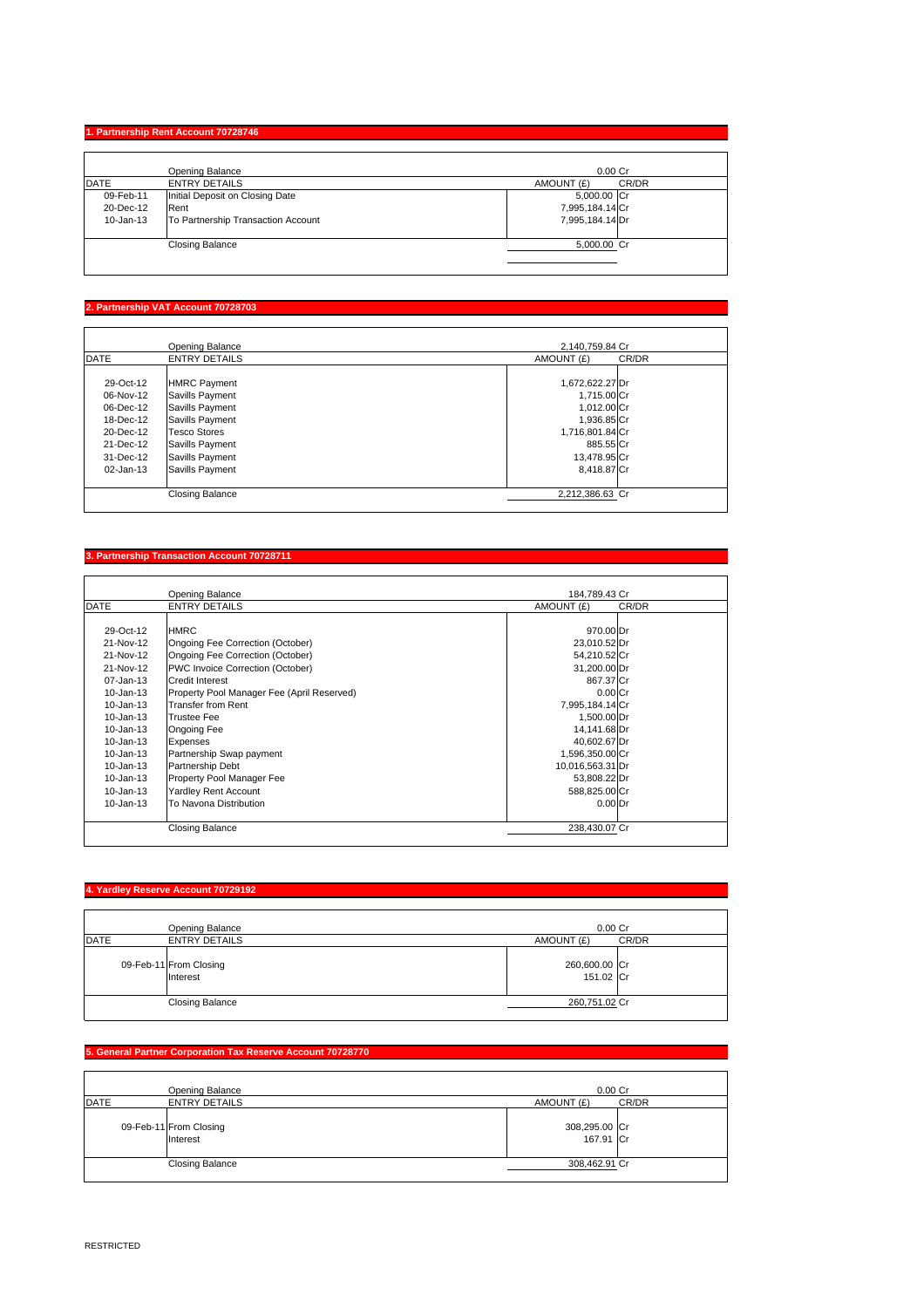## **6. General Partner VAT Transaction Account 70728762**

|             | <b>Opening Balance</b> | $0.00C$ r           |
|-------------|------------------------|---------------------|
| <b>DATE</b> | <b>ENTRY DETAILS</b>   | CR/DR<br>AMOUNT (£) |
|             |                        |                     |
|             |                        |                     |
|             |                        |                     |
|             | <b>Closing Balance</b> | 0.00 Cr             |
|             |                        |                     |

**Expense Reserve Ledger - Max GBP 500,000.00**

Date<br>10-Jan-13

237,457.79 Cr

Balance 237,457.79

#### **Partnership Pre-Enforcement Priority of Pa**

|               |                                                                               | <b>Funds Paid Out of</b> | <b>Funds Received into</b> |
|---------------|-------------------------------------------------------------------------------|--------------------------|----------------------------|
| Date          |                                                                               | account (£)              | account (£)                |
| $10 - Jan-13$ |                                                                               |                          |                            |
|               | <b>Partnership Available Funds</b>                                            |                          |                            |
|               |                                                                               |                          |                            |
|               | a Rental Income                                                               |                          | 7,995,184.14               |
|               | b Funds from Yardley Accounts                                                 |                          | 588,825.00                 |
|               | c Funds from Issuer under Partnership Swaps                                   |                          | 9,421,694.90               |
|               | d From Partnership VAT Account                                                |                          |                            |
|               | e From Partnership Disposal Proceeds Account                                  |                          |                            |
|               | f From Partnership Insurance Proceeds Account                                 |                          |                            |
|               | g Interest received by the Partnership Accounts and Rent Account              |                          | 867.37                     |
|               | h Eligible Investment Earnings by Partnership                                 |                          |                            |
|               | i Advance under Committed Subordinated Loan Agreement                         |                          |                            |
|               | Advance from Drawdown of Yardley Reserve Loan                                 |                          |                            |
|               | k Net proceeds of a CPO Disposal or a Mortgage Property                       |                          |                            |
|               | From 3rd anniversay of Closing, funds from Yardley Reserve Loan Ledger        |                          |                            |
|               | m Net proceeds of a disposal of a Mortgage Property                           |                          |                            |
|               | n Any other sums standing to the credit of the Partnership Transaction Ac     |                          | 182,847.15                 |
|               | Partnership Pre-Enforcement Priority of Payments                              |                          |                            |
|               | a Partnership Security Trustee Fees                                           | 1,500.00                 |                            |
|               | b Issuer Security Trustee Fee, Bond Trustee, operating expenses of the Issuer | 8,391.68                 |                            |
|               | (Ongoing Partnership Facility Fee)                                            |                          |                            |
|               | c Partnership Operating Expenses excluding GP UK Tax                          |                          |                            |
|               | d Partnership Operator Fee                                                    | 31,602.67                |                            |
|               | d Property Advisor Fee (Annual 30K)                                           |                          |                            |
|               | d Nominees Corporate Services Provider Fee                                    | 3,000.00                 |                            |
|               | d Nominees Holdco Corporate Services Provider Fee                             | 1,500.00                 |                            |
|               | d PL Propco Corporate Services Provider Fees                                  | 4,500.00                 |                            |
|               | d Nominees Side Letter payments                                               |                          |                            |
|               | d Nominees Holdco Side Letter payments                                        |                          |                            |
|               | d Account Bank Fee                                                            |                          |                            |
|               | d Cash Manager Fee                                                            |                          |                            |
|               | d Yardley Cash Manager Fee                                                    |                          |                            |
|               |                                                                               |                          |                            |
|               | d Issuer Account Bank, PPA CM, CSP Fee (Ongoing Partnership Facility Fee)     | 5,000.00                 |                            |
|               | d Headlease payment                                                           |                          |                            |
|               | e Partnership Expenses Ledger payment (max £6,250 indexed annually)           | 6,752.81                 |                            |
|               | f Partnership Debt Interest                                                   | 9,879,205.31             |                            |
| f             | Partnership Swap payment                                                      | 7,825,344.90             |                            |
|               | g Partnership Debt Principal                                                  | 137,358.00               |                            |
|               | Issuer Partnership Swap Termination Amount (Ongoing Partnership Facility      |                          |                            |
|               | h Fee)                                                                        | 750.00                   |                            |
|               | Property Pool Manager Fee (reserved)                                          | 53,808.22                |                            |
|               | Partnership Swap Termination Amount                                           |                          |                            |
|               | k Partnership Expenses Ledger payment                                         | 230,704.97               |                            |
|               | Alteration Adjustment Rent                                                    |                          |                            |
|               | m Substitution Adjustment Rent                                                |                          |                            |
|               | n Credited to Subordinated Loan Reserve Ledger                                |                          |                            |
|               | o Payments to the Subordinated Loan Facility Provider                         |                          |                            |
|               | p Partnership Distribution Account                                            | 0.00                     |                            |
|               | <b>Totals</b>                                                                 | 18,189,418.56            | 18,189,418.56              |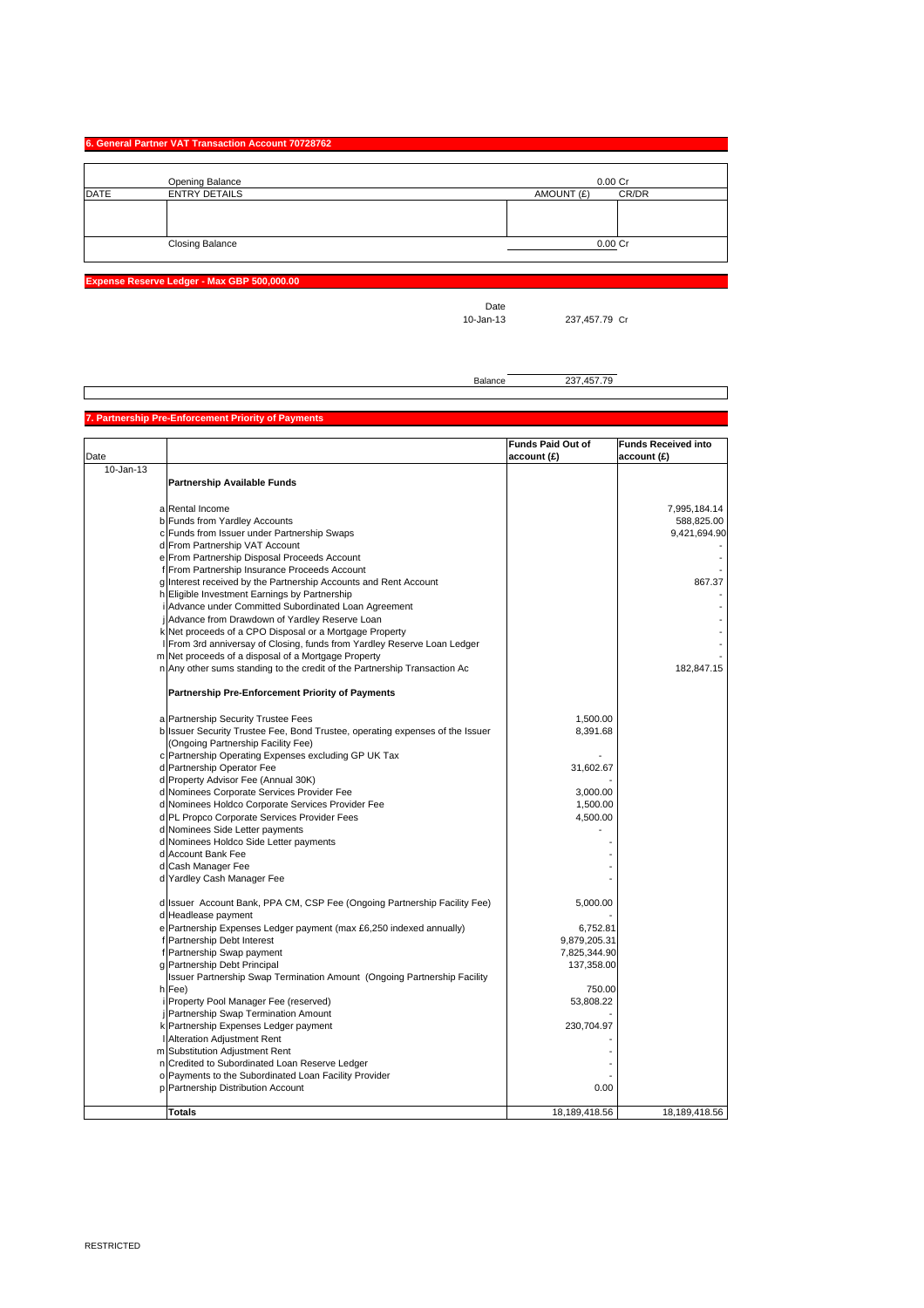| Opening Balance |                                  | 17,221.32 Cr     |       |
|-----------------|----------------------------------|------------------|-------|
| <b>DATE</b>     | <b>ENTRY DETAILS</b>             | AMOUNT (£)       | CR/DR |
|                 |                                  |                  |       |
| 01-Nov-12       | Interest                         | 41.35 Cr         |       |
| 21-Nov-12       | Ongoing Fee Correction (October) | 54,210.52 Dr     |       |
| 21-Nov-12       | Ongoing Fee Correction (October) | 23,010.52 Cr     |       |
| 21-Nov-12       | PWC Invoice Correction (October) | 31,200.00 Cr     |       |
| 03-Dec-12       | Interest                         | $0.13$ Dr        |       |
| 02-Jan-13       | Interest                         | 0.92 Cr          |       |
| 14-Jan-13       | <b>Swaps Receipts</b>            | 17,247,039.81 Cr |       |
| 14-Jan-13       | Swap Pays                        | 17,247,039.80 Dr |       |
| 14-Jan-13       | Partnership Debt                 | 10,029,954.99 Cr |       |
| 14-Jan-13       | Expenses                         | 13,391.68 Dr     |       |
| 14-Jan-13       | <b>Notes</b>                     | 10,016,563.32 Dr |       |
| 14-Jan-13       | <b>Issuer Profit</b>             | 750,00 Cr        |       |
|                 |                                  |                  |       |
|                 |                                  |                  |       |
|                 |                                  |                  |       |
|                 |                                  |                  |       |
|                 | <b>Closing Balance</b>           | 18,013.46 Cr     |       |

## **9. Issuer Pre-Enforcement Priority of Payments**

|           |                                                        | <b>Funds Paid Out of</b> | <b>Funds Received into</b> |
|-----------|--------------------------------------------------------|--------------------------|----------------------------|
| Date      |                                                        | account (£)              | account (£)                |
| 14-Jan-13 |                                                        |                          |                            |
|           |                                                        |                          |                            |
|           | <b>Issuer Available Funds</b>                          |                          |                            |
|           |                                                        |                          |                            |
|           | a Funds due to Issuer under Partnership Swap Agreement |                          | 7,825,344.91               |
|           | b Amounts due to Issuer in respect of Partnership Loan |                          | 10,030,704.99              |
|           | c Any amount due to Issuer under Issuer Swap Agreement |                          | 9,421,694.90               |
|           | d Interest Received by Issuer on Transaction Account   |                          | 42.14                      |
|           | e Eigible Investment Earnings                          |                          | 0.00                       |
|           | <b>Issuer Pre-Enforcement Priority of Payments</b>     |                          |                            |
|           | a Bond Trustee Fee                                     | 1,200.00                 |                            |
|           | a Issuer Security Trustee Fee                          | 1,500.00                 |                            |
|           | b Issuer Operating Expenses                            | 5.691.68                 |                            |
|           | c Issuer/Issuer Holdco Corporate Services Provider Fee | 0.00                     |                            |
|           | c Paying Agent Fee                                     | 500.00                   |                            |
|           | c Account Bank Fee                                     | 750.00                   |                            |
|           | c Cash Manager Fee                                     | 3.750.00                 |                            |
|           | d Bond Interest                                        | 9,879,205.32             |                            |
|           | d Bond Principal                                       | 137,358.00               |                            |
|           | d Issuer Swap Provider                                 | 7,825,344.90             |                            |
|           | d Partnership Swap payment                             | 9,421,694.90             |                            |
|           | e Issuer Profit                                        | 750.00                   |                            |
|           | f Swap Subordinated Amounts                            |                          |                            |
|           | g Issuer Partnership Swap Termination Amount           |                          |                            |
|           | h Issuer Transaction Account                           | 42.14                    |                            |
|           | <b>Totals</b>                                          | 27,277,786.94            | 27,277,786.94              |

# **10. Yardley Rent Account 70729168**

|             | Opening Balance        | 99.083.89 Cr  |       |
|-------------|------------------------|---------------|-------|
| <b>DATE</b> | <b>ENTRY DETAILS</b>   | AMOUNT (£)    | CR/DR |
| 06-Nov-12   | Savills Payment        | 8,575.00 Cr   |       |
| 06-Dec-12   | Savills Payment        | 5,060.00 Cr   |       |
| 18-Dec-12   | Savills Payment        | 9,684.25 Cr   |       |
| 20-Dec-12   | <b>Yardley Rent</b>    | 588,825.00 Cr |       |
| 31-Dec-12   | Savills Payment        | 67,394.72 Cr  |       |
| 02-Jan-13   | Savills Payment        | 42,094.35 Cr  |       |
| 07-Jan-13   | <b>Credit Interest</b> | 61.21 Cr      |       |
| 10-Jan-13   | <b>Yardley Rent</b>    | 588,825.00 Dr |       |
| 10-Jan-13   | Transfer to PTA        | 231,953.42 Dr |       |
|             | <b>Closing Balance</b> | $0.00C$ r     |       |